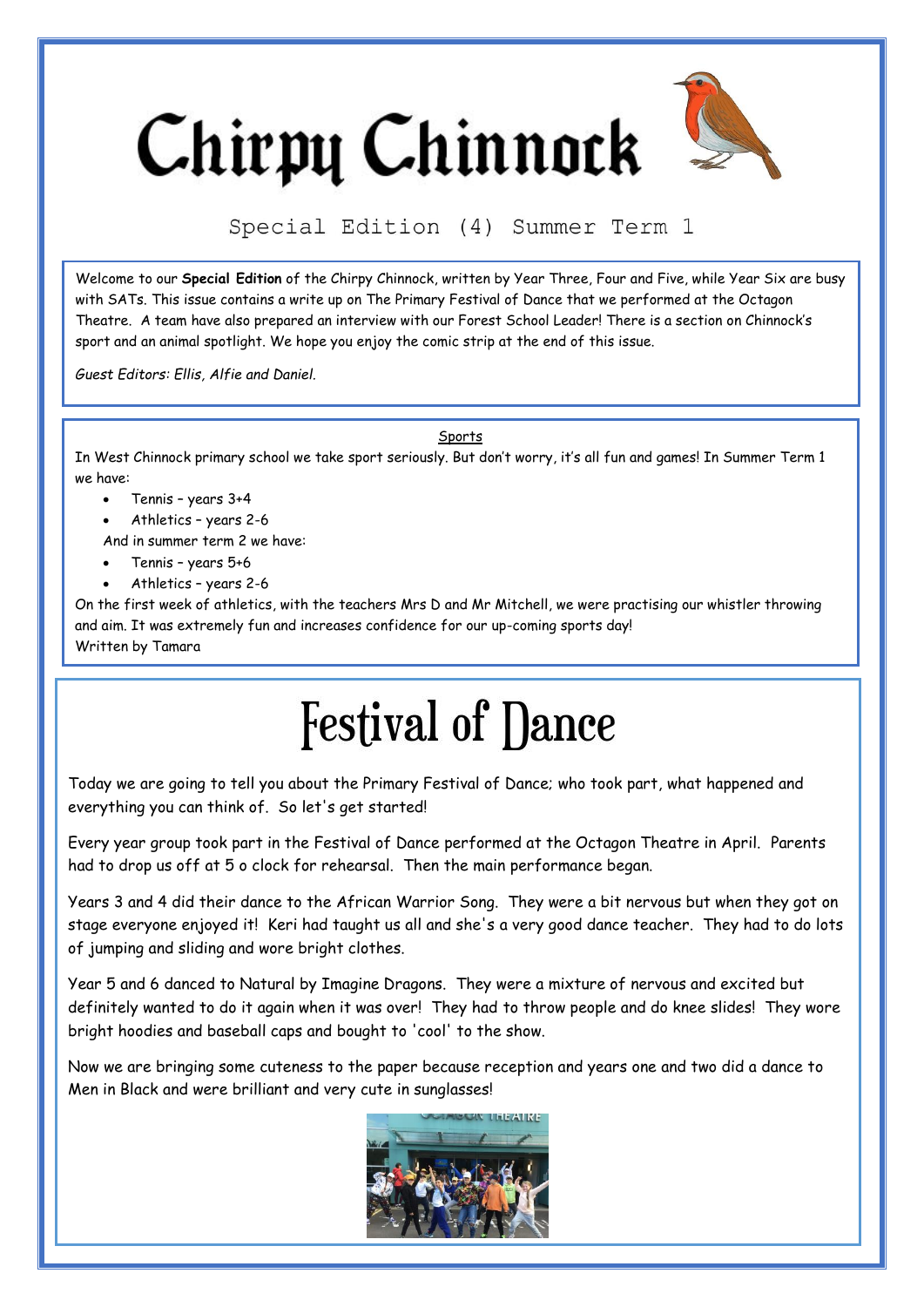### **Spotlight on Miss de le Hey**

### **What inspired you to work with nature?**

I always loved being outside and making things with natural materials.

### **What is your favourite thing about working with nature?**

I think it's really important to have a connection with our landscape and my work allows me to enjoy the environment.

### **If you could have another job what would it be and why?**

Protecting our world, rescuing things or anything to improving our countryside.

### **What is your opinion on deforestation and climate change?**

I think it's a really serious problem and that children will experience real difficulties if the leaders of our governments do not do something now to tackle the issues.

**Can you give us some advice on how to look after poisonous flowers?** Leave them well alone!

**How do you properly pick up a stinging nettle without getting stung?** Pinch it between your fingers really tight.

**How do you properly put out a fire?** Let it burn down and then our water on, checking that the embers are out too.

**How can you tell the difference between trees?** You can tell by the bark, leaves, flowers or seeds.

**What has been the most successful thing you have learnt in nature?** Biodiversity is crucial for things to exist together.

Written by Tamara and Harley

### **Phonics**

We have phonics and writing every day using the program Read, Write Inc. Everyone who needs a little more help with reading has a group. Everyone enjoys it and it has helped our reading and writing.



By Harley-James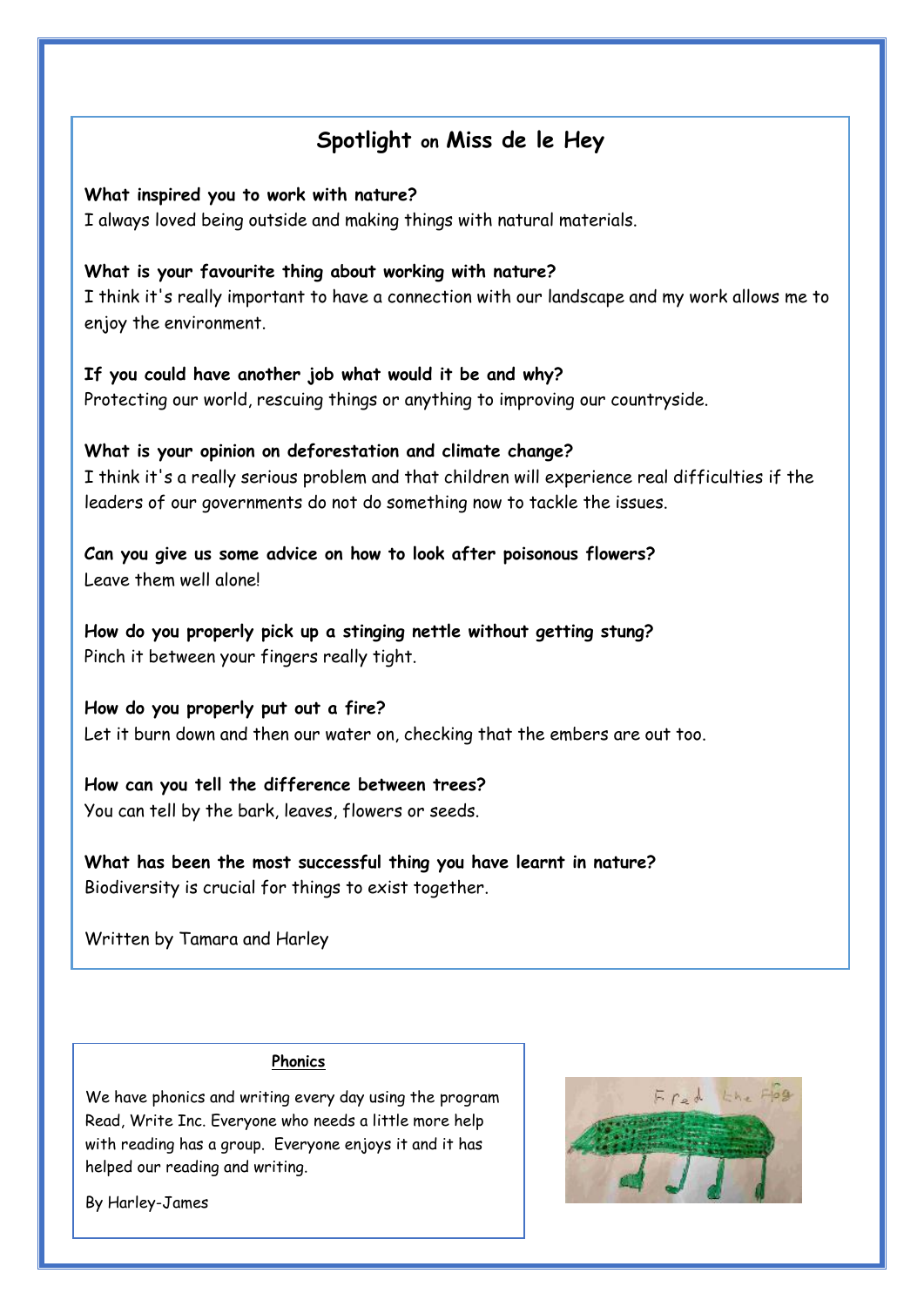## **ANIMAL SPOTLIGHT**



### *Drawn by Summer and written by Calum*

Barn owls are a beautiful bird of prey. They are nocturnal which means they sleep during the day and come out at night. When hunting their prey, they can fly between 10 and 20 miles per hour. The shape of their face actually helps with their hearing. Their ears are found tucked neatly just on the sides of their head, behind the eyes.

#### *Drawn by Lennie and written by Seth*

Black panthers have powerful teeth as sharp as a dog's teeth. Their fur keeps them warm and alive at night so they can eat their prey. They also have sharp claws. This big cat lives in Southeast Asia. They eat hogs, boars, deer, rabbits, small fish, monkeys, lizards, antelope and tapirs. They have to protect their cubs.





### *Drawn by Ellie and written by William*

Buzzards are one of England's birds of prey. Buzzards have a wingspan of 1.1-1.4 meters. They eat mainly small mammals, but they also eat reptiles, amphibians, large insects, earthworms and birds. They will eat rodents such as voles, rats and squirrels. Buzzards have large wings so that they don't have to flap as much. When you see a buzzard circle a field it means it has found its prey, food or something interesting.

#### *Written and drawn by Ellie.*

Wolves likes to howl at the moon and chase after their pray. They have very sharp claws and wolves are very dangerous. Wolves can hurt you!

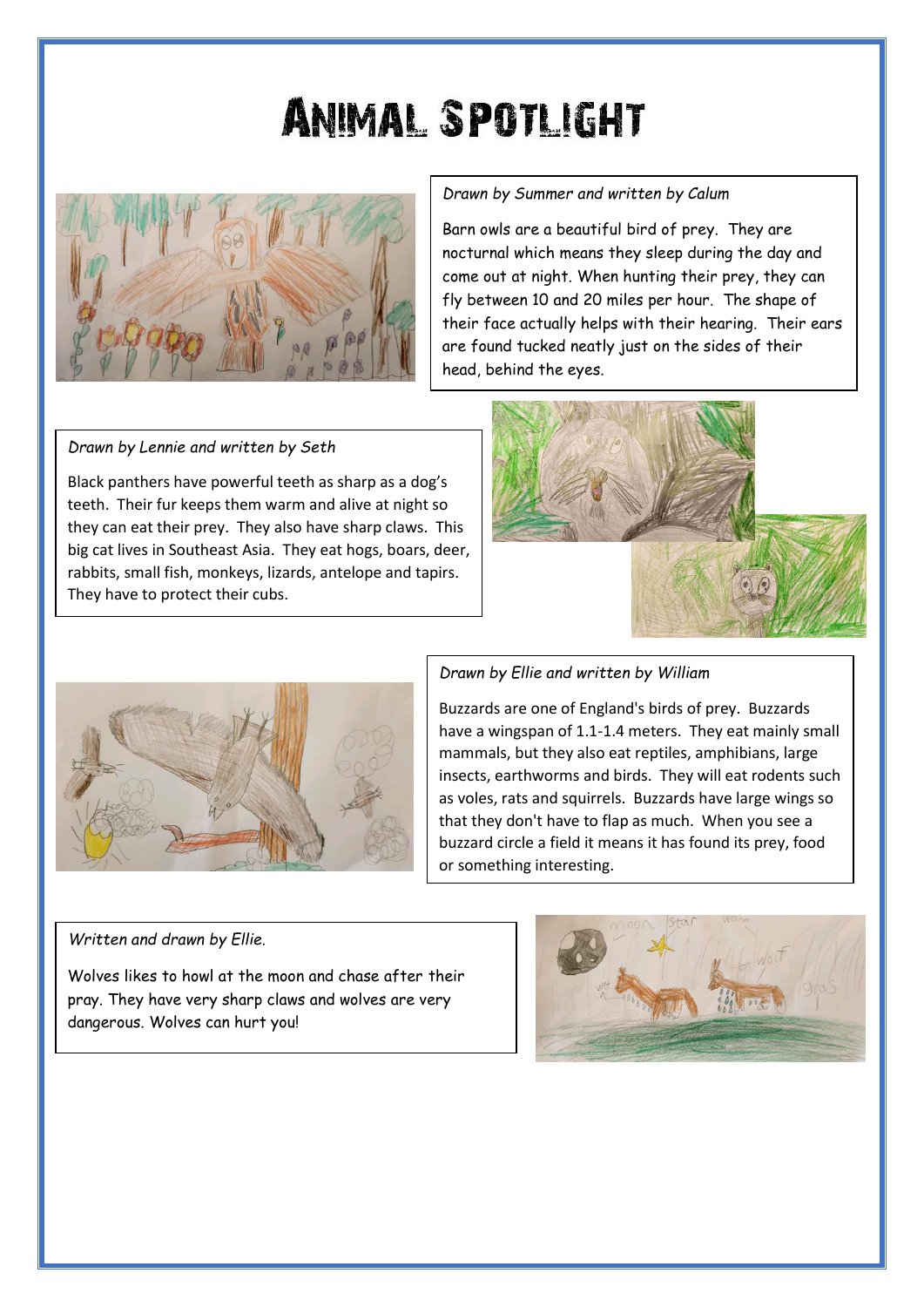### **QUiZ**

- Q1. Where are barn owls found?
- Q2. Where did the schools go to when they did the primary festival of dance?
- Q3. What was the owl looking for in the comic strip?
- Q4. What are big cat's feet called?
- Q5 What is the wingspan of a buzzard?
- Q6 Who are the guest editors?
- Q7. What did the year R,1 and 2 wear on their eyes?
- Q8. How fast do barn owls fly?
- Q9. What is Miss de la Hey's favourite thing about nature?
- Q10. Where do Black panthers live?
- Q11. Who are teaching with howlers?

### **COMIC STRIP**

'CAT, OWL AND MICE' BY HENRY AND ANTONIN